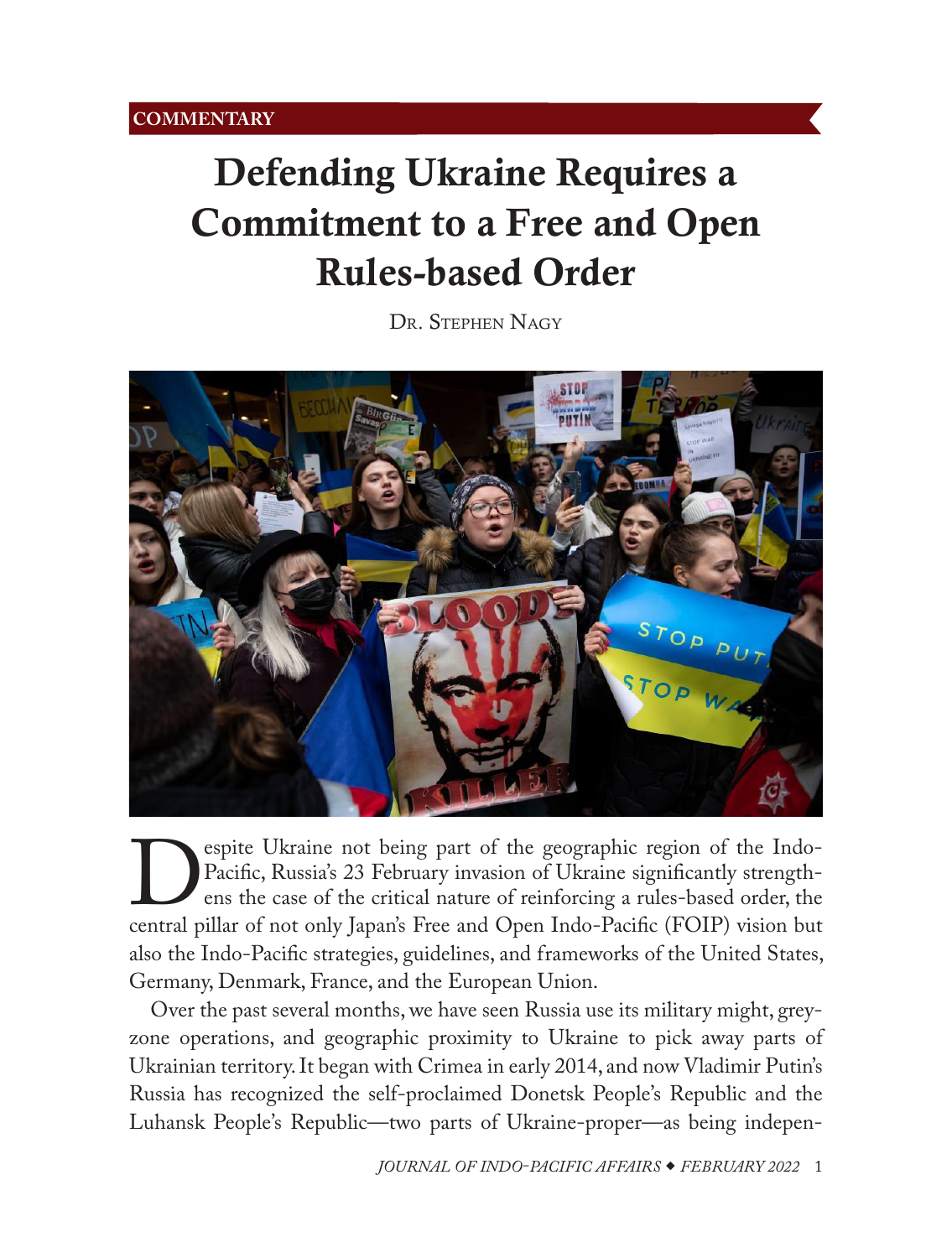dent states and launched an invasion of Ukraine-proper at the time this writing has begun.

In the post–World War II order, international institutions and law were designed to prevent large states from dominating small states. It was hoped these institutions could stop the world from spiraling into another major disastrous kinetic conflict, not only in Europe but in the Indo-Pacific region as well.

Today, we are seeing authoritarian states, specifically, Russia and China eschew international law and the stability that was brought about by the post–World War II rules-based order to create spheres of influence extending into Ukraine, and likely other parts of Eastern Europe, in the case of Russia.

This is not so much about a security threat associated with NATO, a military alliance in its backyard, but much more about the dangers of vibrant, rules-based, transparent democratic countries sharing a border with Vladimir Putin's authoritarian Russia, which is supported by corrupt oligarchs. The dangers of a democratic movement on its borders are centered in the reality that Russia's government and its current political system are nonrepresentative and do not confer a freedom of press, support human rights, or provide a representative government to its citizens.

More importantly, the Russian government system is not delivering good governance and the economic prosperity that its citizens require. Comparing Russia to other Organisation for Economic Co-operation and Development (OECD) countries, Russia continues to rank low in terms of gross domestic product (GDP), longevity, health, and salary.

Pivoting to the Indo-Pacific region and China, the Chinese Communist Party (CCP) has delivered economic prosperity for its Chinese citizens since the reform and opening period begun in the late 1970s. The CCP has been responsible for elevating more than 600 million people out of poverty and into a middle-class lifestyle.

This record of economic success deserves praise for nearly eliminating poverty, building a middle class, and propelling China to be the second-largest economy by GDP in 2022 and first in the world in terms purchasing power per person. Despite this prosperity, however, we see China trying to establish a sphere of influence within the East China Sea (ECS), the Sea of Japan, the South China Sea (SCS), and arguably through the transport corridors associated with the Belt Road initiative.

For China, the establishment of a sphere of influence, in part reanimates the *Tian Xia* system (under heaven), a Sino-centric system in which surrounding states deferred (from China's point of view) to Beijing's political and security views for a beneficial economic relationship. Interlaced with this modern-day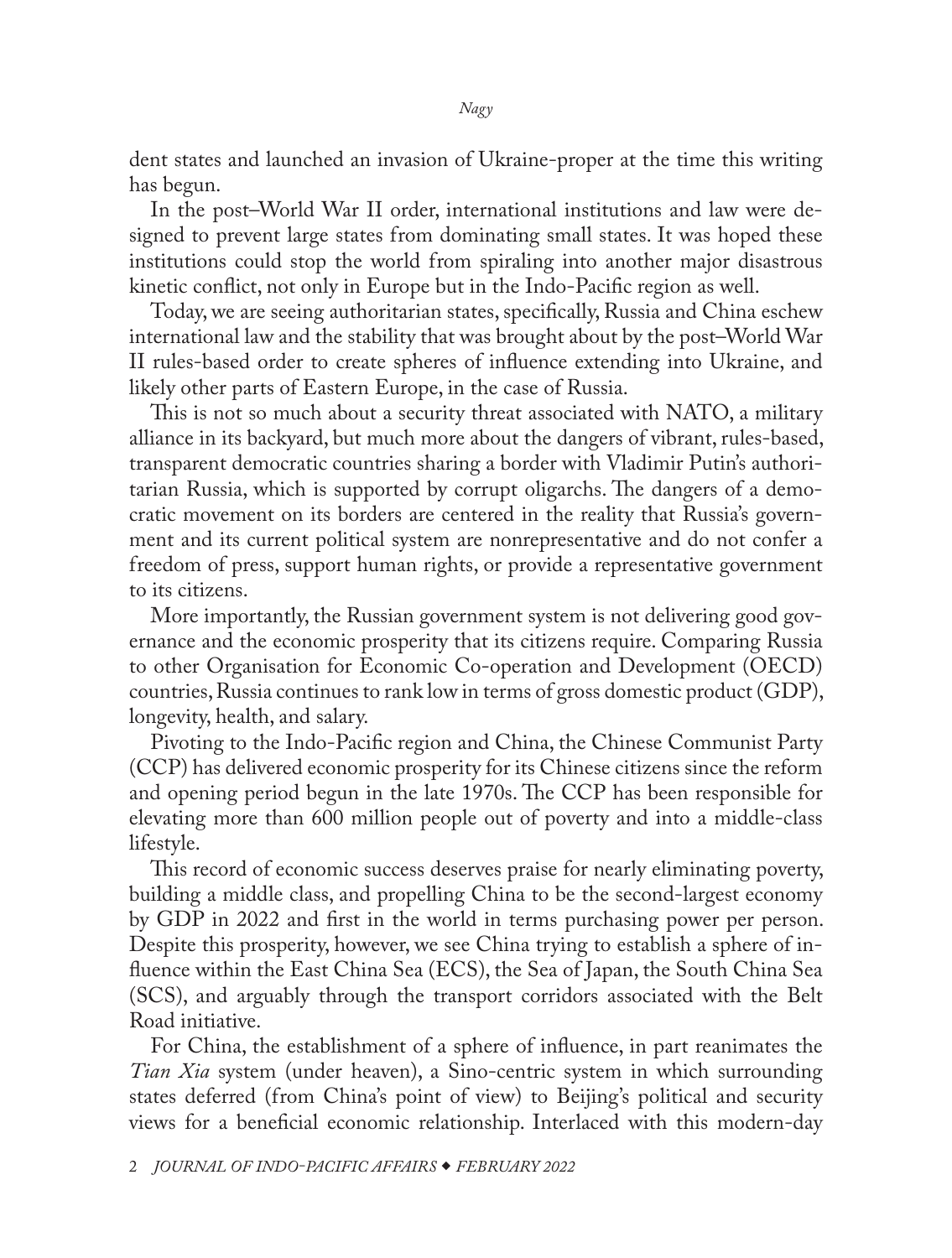Tian Xia system, we see China trying to recreate its hegemonic position within the Indo-Pacific region, using asymmetric economic relationships, grey-zone operations, lawfare tactics, and co-opting of local elites through the activities of its United Front Work Department. These asymmetric economic relationships are meant to compel neighboring states such as South Korea, Japan, Southeast Asian states, and the political entity of Taiwan to consider Beijing's interests before they consider Washington's interests when thinking about political, economic, and security decisions within the region. At the same time, the use of grey-zone operations and lawfare tactics aimed to chip away sovereignty claims and/or threaten counterparts into submission over territorial disputes.

We see China attempting to revise the security architecture within the region, pushing the United States out of the first and second island chains and trying to establish dominance within the SCS, believing "Asia should be governed by Asians"—code for governed by a China-imposed hierarchical politico-economic security system. Evidence of these revisionist objectives are extensive. Beijing outright rejected the 2016 July decision by the Permanent Court of Arbitrations that ruled against Chinese claims within the SCS. China also built artificial islands and then militarized those islands in that same disputed area. Chinese efforts to build a sphere of influence are further evidenced by the practice of fracturism of the Association of Southeast Asian Nations (ASEAN). This is a selective process of influencing countries such as Cambodia, Laos, and Myanmar such that they break away from the consensus-based decision-making process that is required for ASEAN to function as a coherent organization.

By creating a sphere of influence within the region rather than allowing a rulesbased approach to govern sea lines of communication (SLOC), the use of fishery resources, and the exploitation of other natural resources in the deep seas whether that be critical materials, rare earth materials, or petroleum resources— China is demonstrating that the might-is-right approach to managing regional affairs will be the basis for China to recreate the Tian Xia system with Leninist characteristics.

Further complicating this regional view is the Hanification/Sinification and Partification of China—the former of which refers to the hypernationalism associated with the Han ethnic group in China. The CCP has promoted this ideology, where all things Chinese will be crafted according to the dominant Han ethnic group in China. We have seen this trend with the Hanification/Sinification of Islam and in the Uyghur re-education camps. We have also seen this with the Sinification of Tibet.

*Partification* refers to the insertion of the CCP into every aspect of the governing operation system of the Chinese government. This Leninist model, which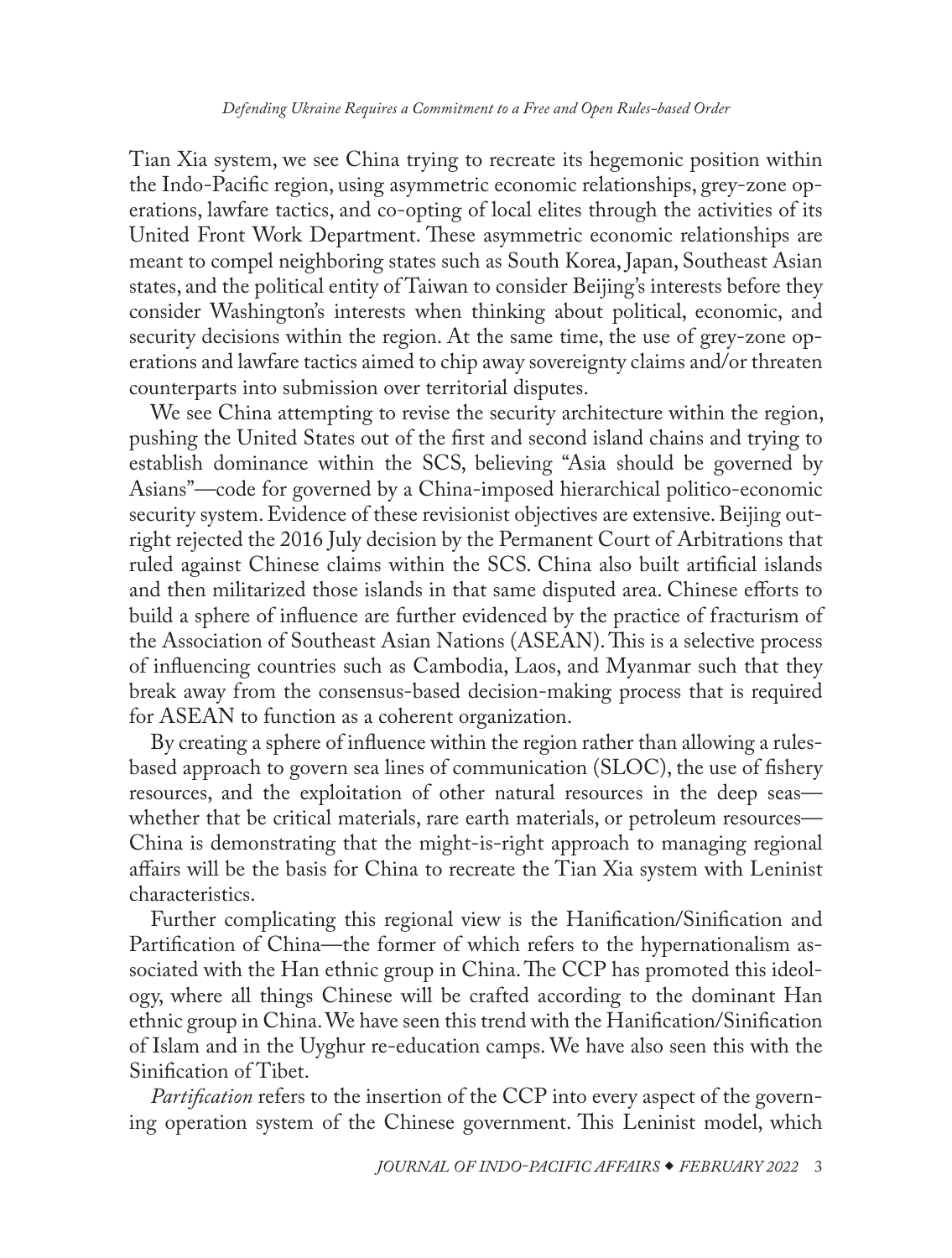inculcates a Party Secretariat into organizations such as nongovernmental organizations (NGO), businesses, as well as government organizations, ensures that the Party can dictate how organizations, businesses and NGOs implement their policies to guarantee that they are in line with the Party's directives.

The FOIP rules-based pillar is in many ways a comprehensive approach to counter this Tian Xia system with Leninist characteristics. It focuses on transparent rules-based decision making that buttresses international institutions and stresses shared norms and values. FOIP strives to use international law and international institutions as the final arbiter in dealing with disputes, whether they be territorial disagreements, trade disputes, or other quarrels

The recent actions by Russia and China challenge the rules-based process in negotiating international affairs. They are clearly based on a Machiavellian mightis-right approach to dealing with disagreements and security issues. Besides the troublesome projection of military power, the authoritarian systems of Russia and China mean that the normal checks and balances of how countries negotiate and execute their foreign policy with counterparts are not subject to the same counterbalancing influences that would allow their populations to inform politicians and policy makers about how their citizens feel about a particular foreign policy in the manner that ordinary Canadians, Japanese, or Americans can.

The authoritarian challenges to the rules-based system—as exemplified in Ukraine or in the SCS, ECS, and across the Taiwan Straits—demonstrate the dangers of authoritarian governments and the tilt toward an authoritarian world order for the democratic states, as well as middle- to small-sized states. Countries that are promoting a rules-based Indo-Pacific region should also be advocating strongly for coherent action against Russia in the case that its invasion of the Ukraine continues. These states also have lessons to learn from Putin's Ukrainian gambit and tentatively successful invasion of Ukraine.

States within the Indo-Pacific region need to significantly enhance their deterrence capabilities in the SCS, ECS, and across the Taiwan Straits. They need to augment their economic, digital, and cyber cooperation based on a broader framework built on shared principles of economic security. They need to also continue to build shared institutions that allow them to build shared values, norms, and structures to govern the region according to transparent, rules-based processes.

This institution building and commitment to a rules-based process does not need to be wedded to the development of democratic institutions. Rather it needs to be tied to a commitment to consolidate and buttress a transparent rules-based systems that is to be used to arbitrate differences on security, politics, and economics. This approach allows for a diverse and heterogeneous group of countries to come together to build a common understanding of how the region should be